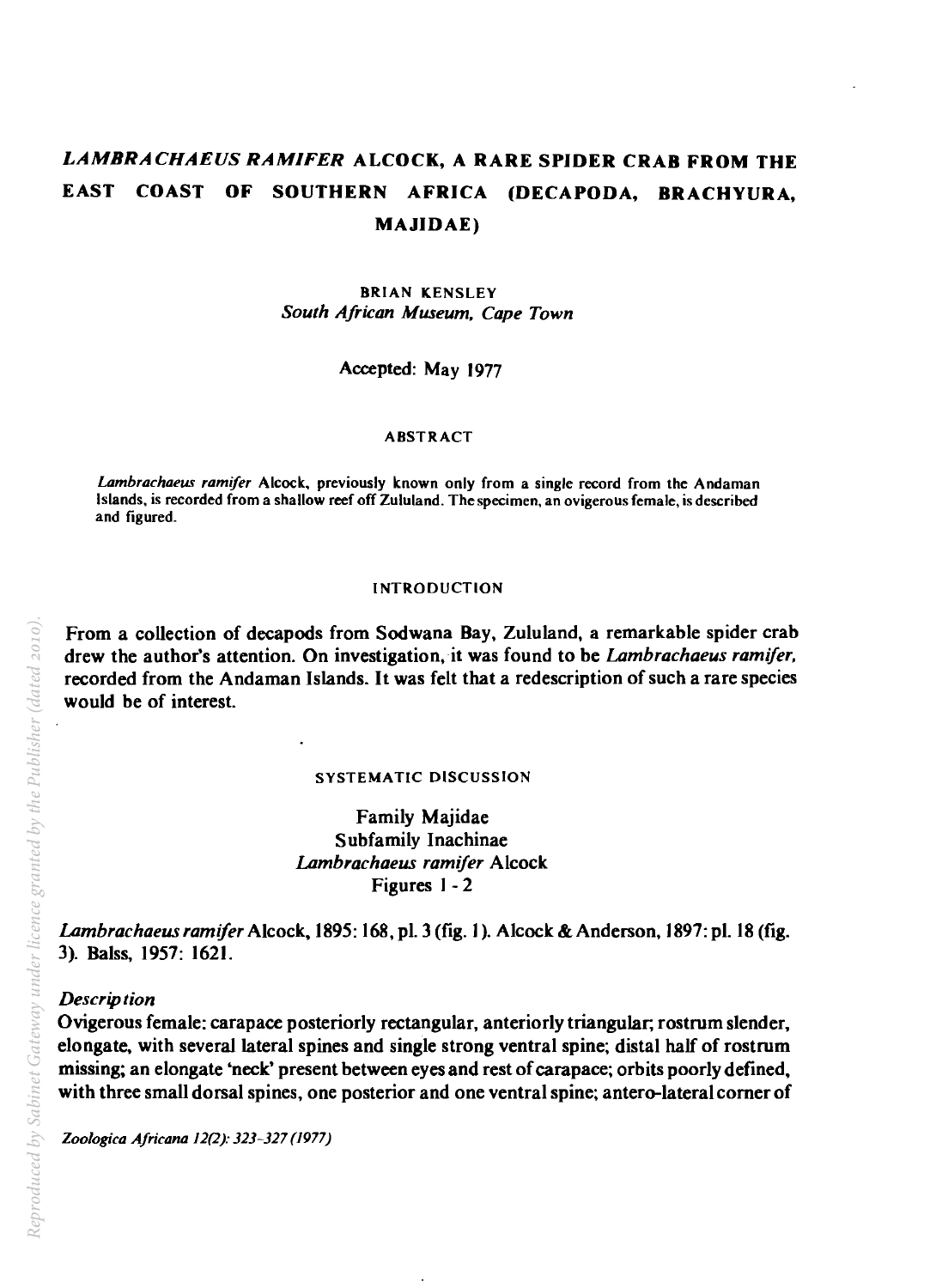buccal frame with single strong, curved, dorsally visible spine; cardiac region of carapace with single blunt median and two smaller lateral spines; hepatic region with few blunt spines; several small marginal spines in branchial region. Abdomen seven-segmented, stretched out to accommodate underlying egg-mass, with longitudinal raised and rounded median area; first segment narrowly rectangular; second segment slightly wider, with lateral tubercle; segments three to five similar to second segment but becoming progressively longer; sixth segment equal in length to fourth and fifth segments together, with distolateral and median tubercle; seventh segment triangular, with median pair of short spines.

Eyes not retractile, with small dorsal spine.

Antennule with basal segment inflated and bearing two spines, median margin flattened and flanged; second and third peduncle segments elongate, slender, flagellae short.

Basal antennal segment less than half width of basal antennular segment, held firmly by posterior orbital margin; third peduncle segment bearing six toothed spines; flagellum of eight articles, each bearing toothed spines.

Third maxilliped: exopod with small medio-distal spine; endopod with three spines on outer face, median margin serrate; third segment with single small spine on outer face and two strong spines at inner and one at outer distal angle; fourth segment with two spines on outer margin; fifth segment with single distal spine; sixth segment short, unarmed.

Chelipeds elongate-slender, but more robust than ambulatory pereiopods; right cheliped similar to, but slightly more robust than, left; fingers of chelae less than half length of palm of propodus; dactylar and propodal finger meeting only at tips; dactylus cutting edge armed with five or six rounded tubercles, fixed finger armed with five or six larger tubercles; propodus armed with several small scattered spines, and larger spine at base of dactylus, and elongate spine in proximal half; carpus one quarter length of propodus, with single spine; merus elongate, longer than palm of propodus, with several short and long spines; ischium very short, armed with single spine.

Ambulatory pereiopods very slender, only slightly shorter than chelipeds, unarmed except for a feW setae on dactyli.

# *Material*

One ovigerous female, South African Museum catalogue number SAM-AIS6IJ,  $(27^{\circ}$  31' S/32 $^{\circ}$  41' E). Carapace length (from orbit to posterior margin) 7,5 mm. Greatest carapace width *6,S* mm. Chelipeds: dactylus plus propodus 11,6 mm, carpus 3,2 mm, merus 10,0 mm. The specimen was caught in about 16 metres on an offshore reef in Sodwana Bay, after a section of the reef was poisoned with Rotenone.

## *Remarks*

*Lambrachaeus ramifer* belongs to the subfamily lnachinae, with its incompletely developed orbits, slender basal antennal segment, sub-triangular carapace, single elongate rostrum and extremely elongate and slender ambulatory pereiopods (Griffin 1966).

Alcock (189S) created this genus and species for a male specimen from the Andaman Islands, and described it as closely allied to *Leptopodia* (now *Stenorhynchw)* and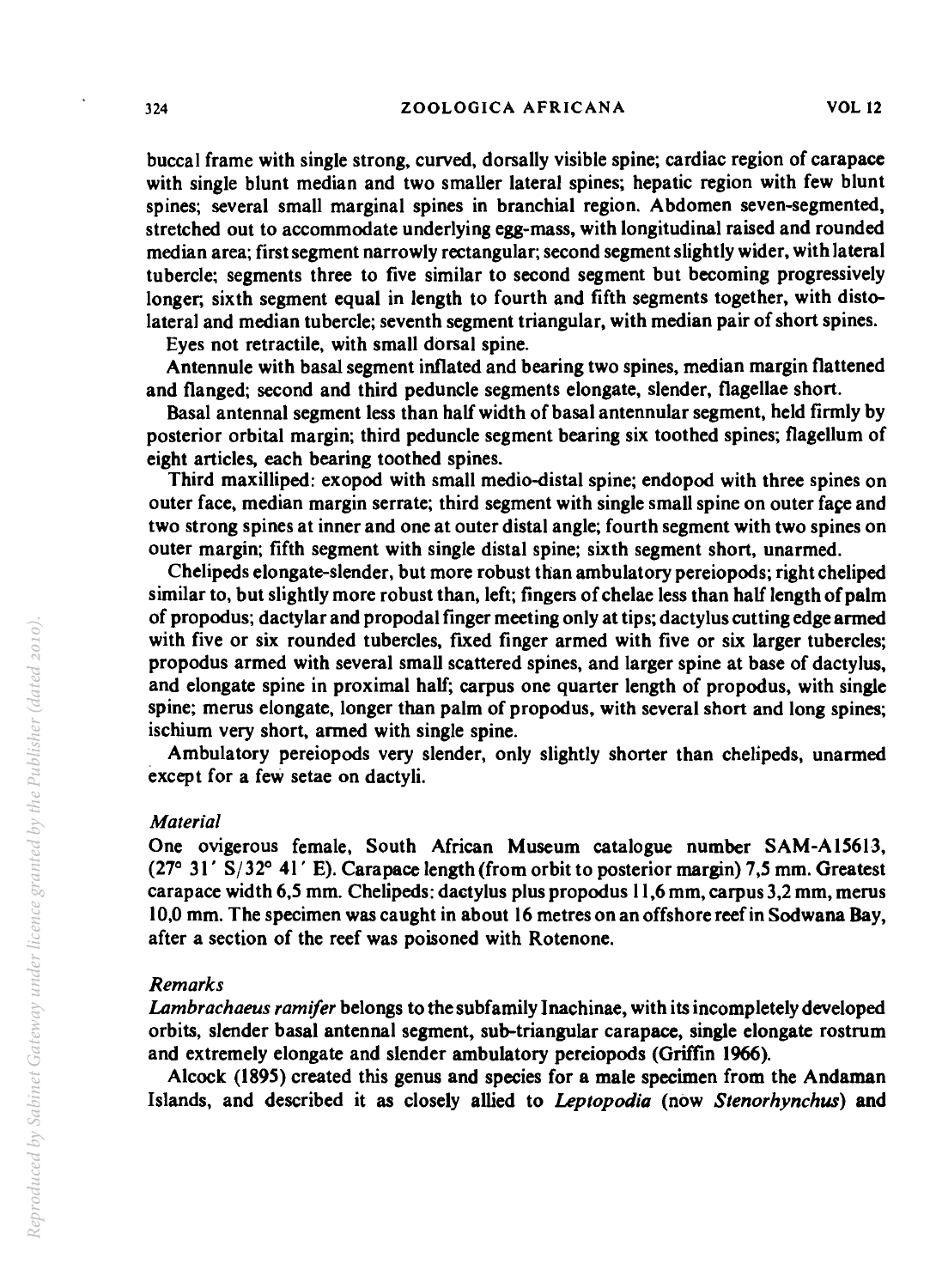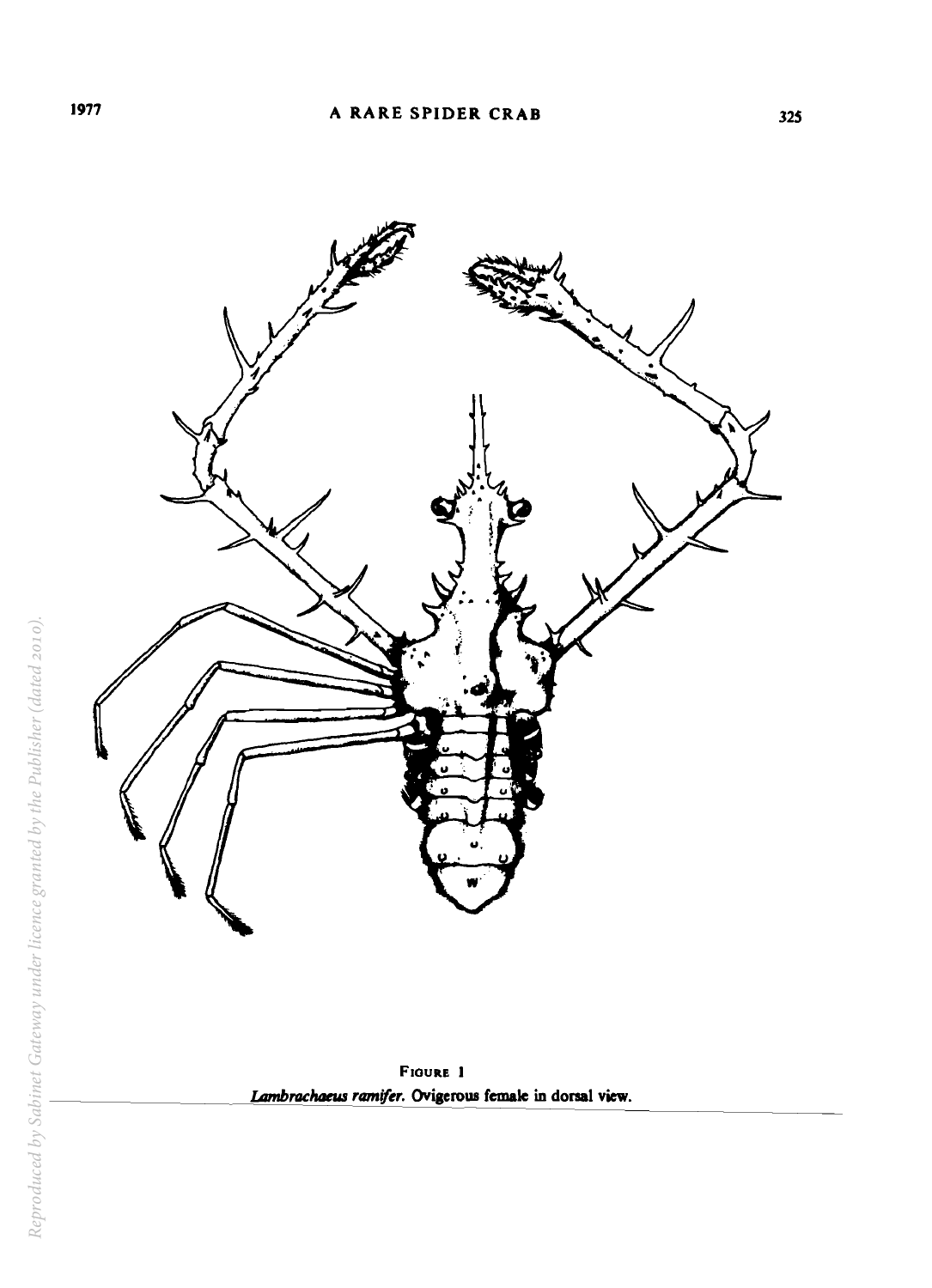

FIGURE 2 *LAmbrachaeus ramifer.* A, ventral view of eyes, antennules, and antennae; B, lateral view of eye and rostral base; C, antennule; D, antenna (basal segment not shown); E, third maxilliped